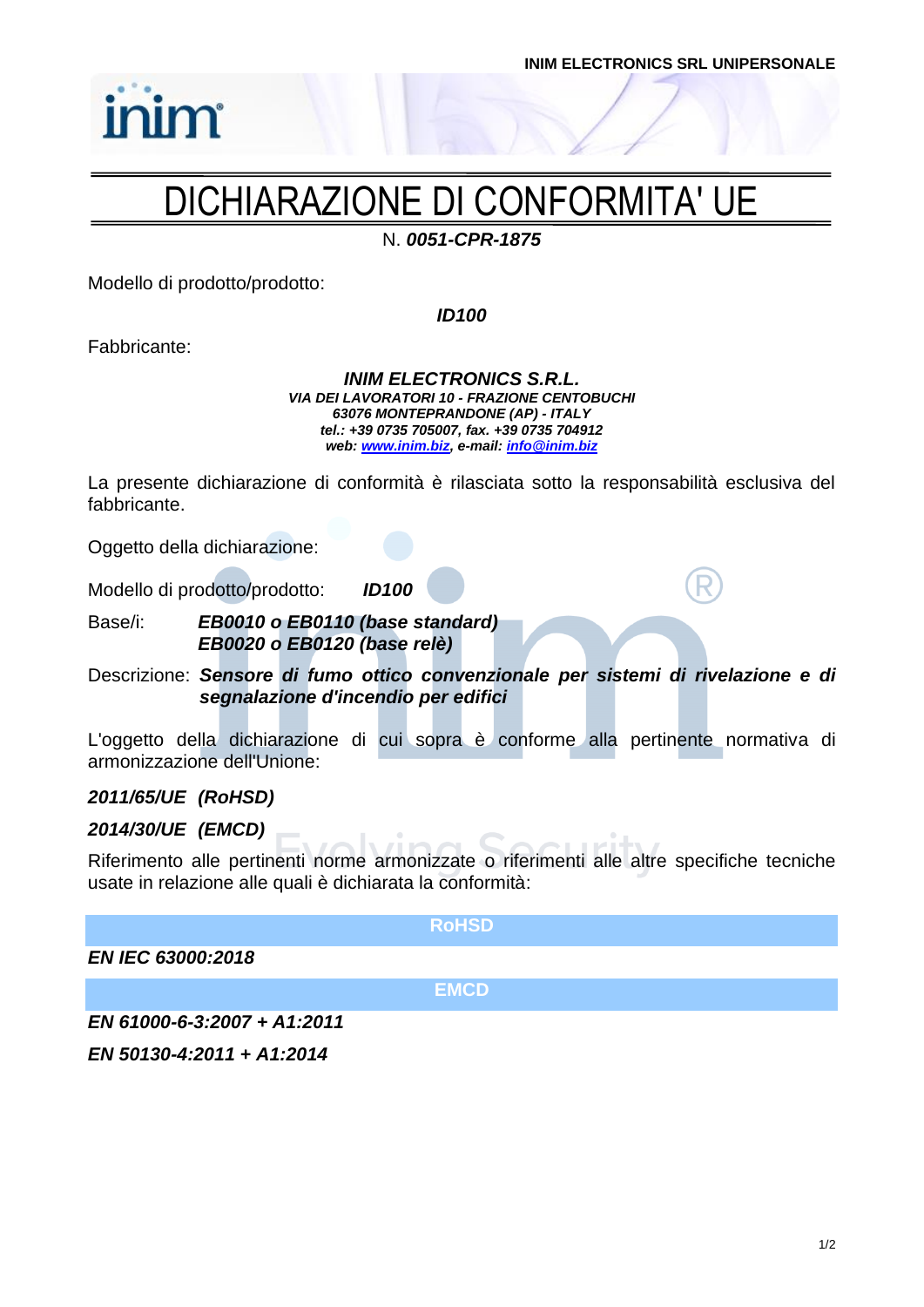

*EN 54-7:2000 + A1:2002 + A2:2006*

*Monteprandone, 11/05/2022* Firmato a nome e per conto del fabbricante da:

*Baldovino Ruggieri (Amministratore Delegato)*

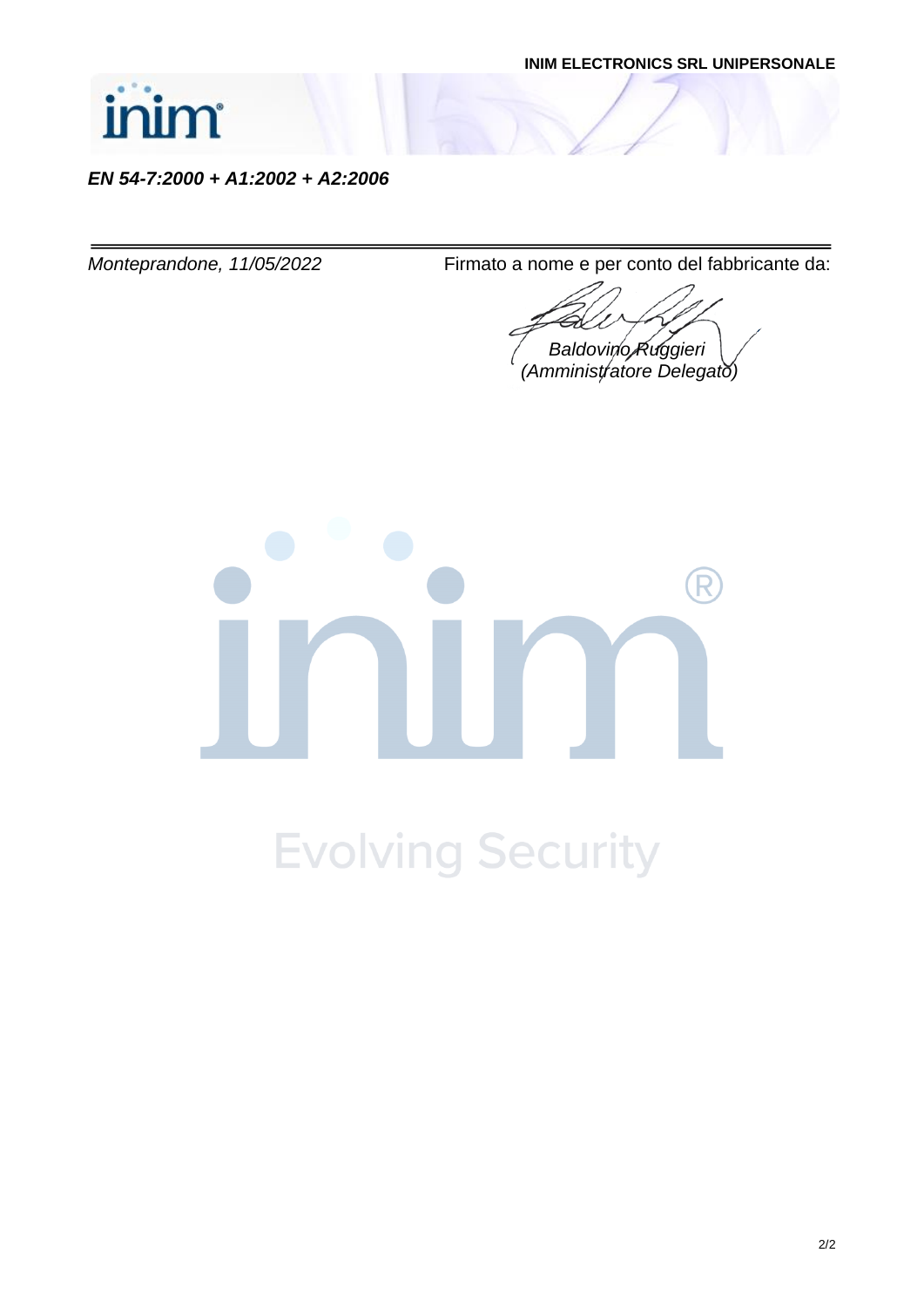

## EU DECLARATION OF CONFORMITY

No. *0051-CPR-1875*

Product model/product:

*inim* 

*ID100*

Manufacturer:

*INIM ELECTRONICS S.R.L. VIA DEI LAVORATORI 10 - FRAZIONE CENTOBUCHI 63076 MONTEPRANDONE (AP) - ITALY tel.: +39 0735 705007, fax. +39 0735 704912 web: [www.inim.biz,](http://www.inim.biz/) e-mail[: info@inim.biz](mailto:info@inim.biz)*

This declaration of conformity is issued under the sole responsibility of the manufacturer.

Object of the declaration:

Product model/product: *ID100*

Base/es: *EB0010 or EB0110 (standard base) EB0020 or EB0120 (relay base)*

Description: *Conventional optical smoke detector for fire detection and fire alarm systems installed in buildings*

The object of the declaration described above is in conformity with the relevant Union harmonisation legislation:

### *2011/65/EU (RoHSD)*

### *2014/30/EU (EMCD)*

References to the relevant harmonised standards or references to the other technical specifications in relation to which conformity is declared:

**RoHSD**

*EN IEC 63000:2018*

**EMCD**

*EN 61000-6-3:2007 + A1:2011*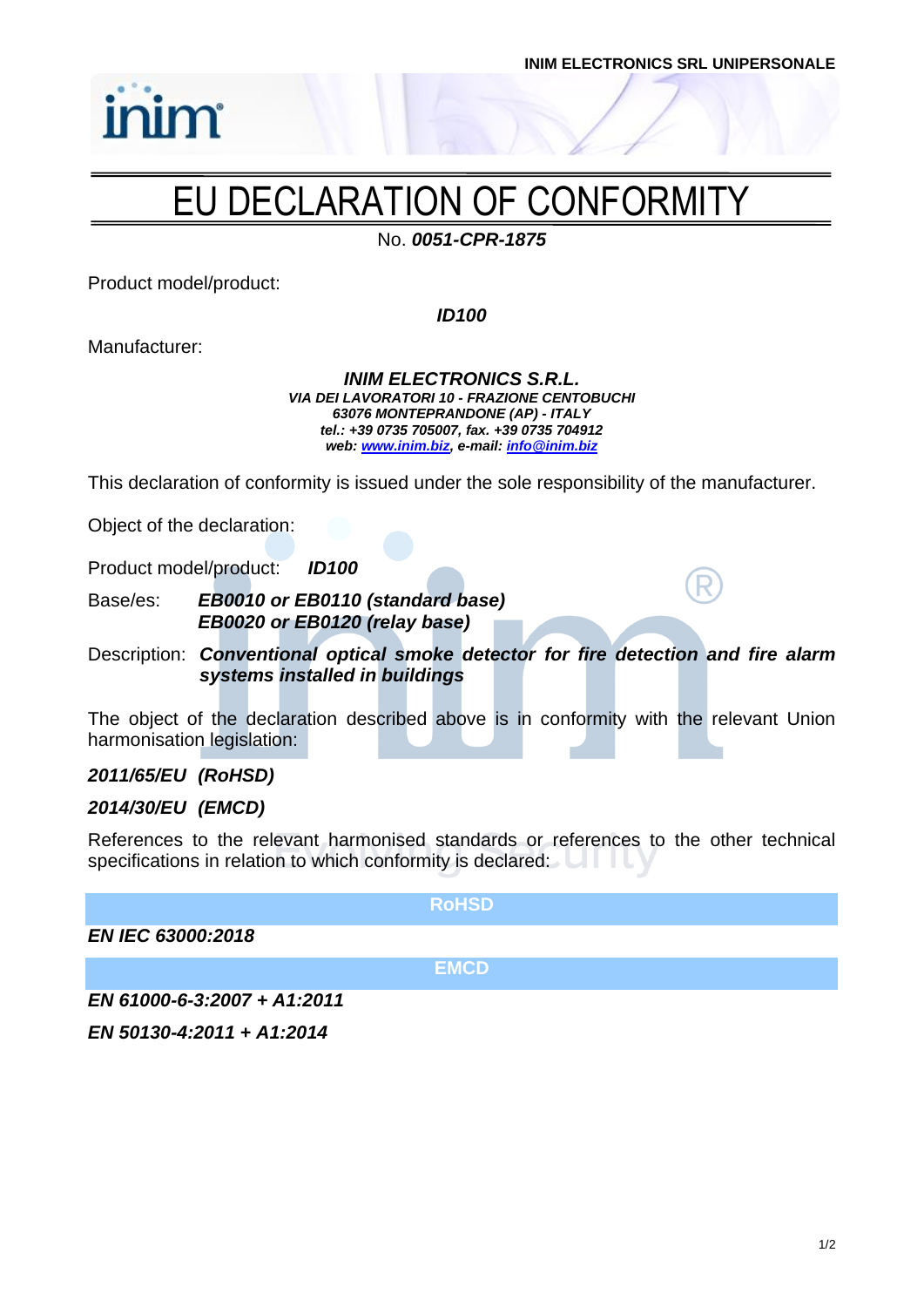

*EN 54-7:2000 + A1:2002 + A2:2006*

*Monteprandone, 11/05/2022* Signed for and on behalf of the manufacturer by:

*Baldovino Ruggieri (Managing Director)*

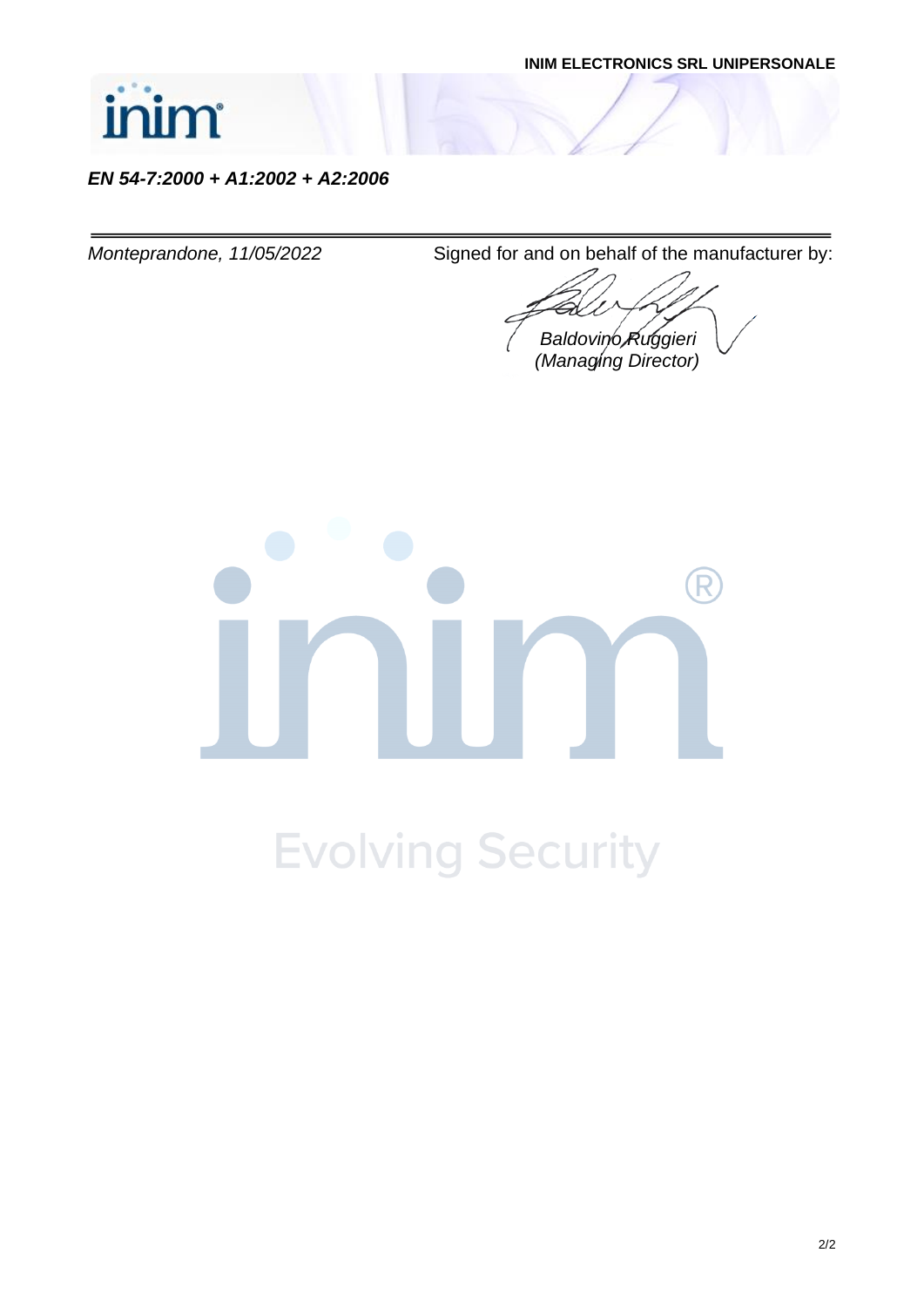

# EU-KONFORMITÄTSERKLÄRUNG

Nr. *0051-CPR-1875*

Produktmodell/Produkt:

inim

*ID100*

Hersteller:

*INIM ELECTRONICS S.R.L. VIA DEI LAVORATORI 10 - FRAZIONE CENTOBUCHI 63076 MONTEPRANDONE (AP) - ITALY tel.: +39 0735 705007, fax. +39 0735 704912 web: [www.inim.biz,](http://www.inim.biz/) e-mail[: info@inim.biz](mailto:info@inim.biz)*

Die alleinige Verantwortung für die Ausstellung dieser Konformitätserklärung trägt der Hersteller.

Gegenstand der Erklärung:

Produktmodell/Produkt: *ID100*

Basis: *EB0010 oder EB0110 (Standardbasis) EB0020 oder EB0120 (Relaisbasis)*

Beschreibung: *Herkömmliche optische Rauchmelder für Branderkennung und Brandmeldeanlagen in Gebäuden installiert*

Der oben beschriebene Gegenstand der Erklärung erfüllt die einschlägigen Harmonisierungsrechtsvorschriften der Union:

### *2011/65/EU (RoHSD)*

### *2014/30/EU (EMCD)*

Angabe der einschlägigen harmonisierten Normen, die zugrunde gelegt wurden, oder Angabe der anderen technischen Spezifikationen, in Bezug auf die die Konformität erklärt wird:

#### **RoHSD**

### *EN IEC 63000:2018*

**EMCD**

*EN 61000-6-3:2007 + A1:2011*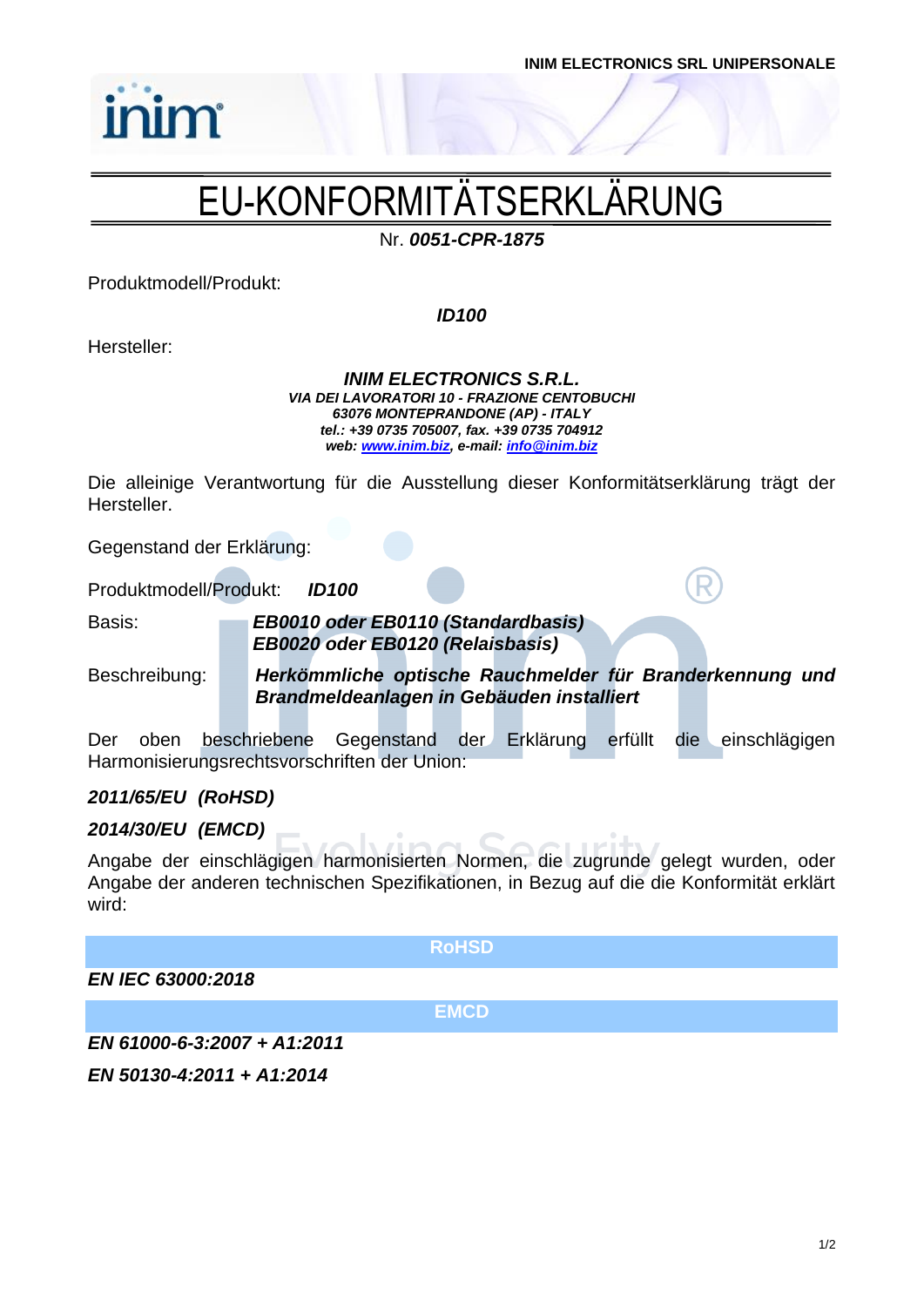

### *EN 54-7:2000 + A1:2002 + A2:2006*

*Monteprandone, 11/05/2022* Unterzeichnet für und im Namen des Herstellers von:

*Baldovino Ruggieri (Generaldirektor)*

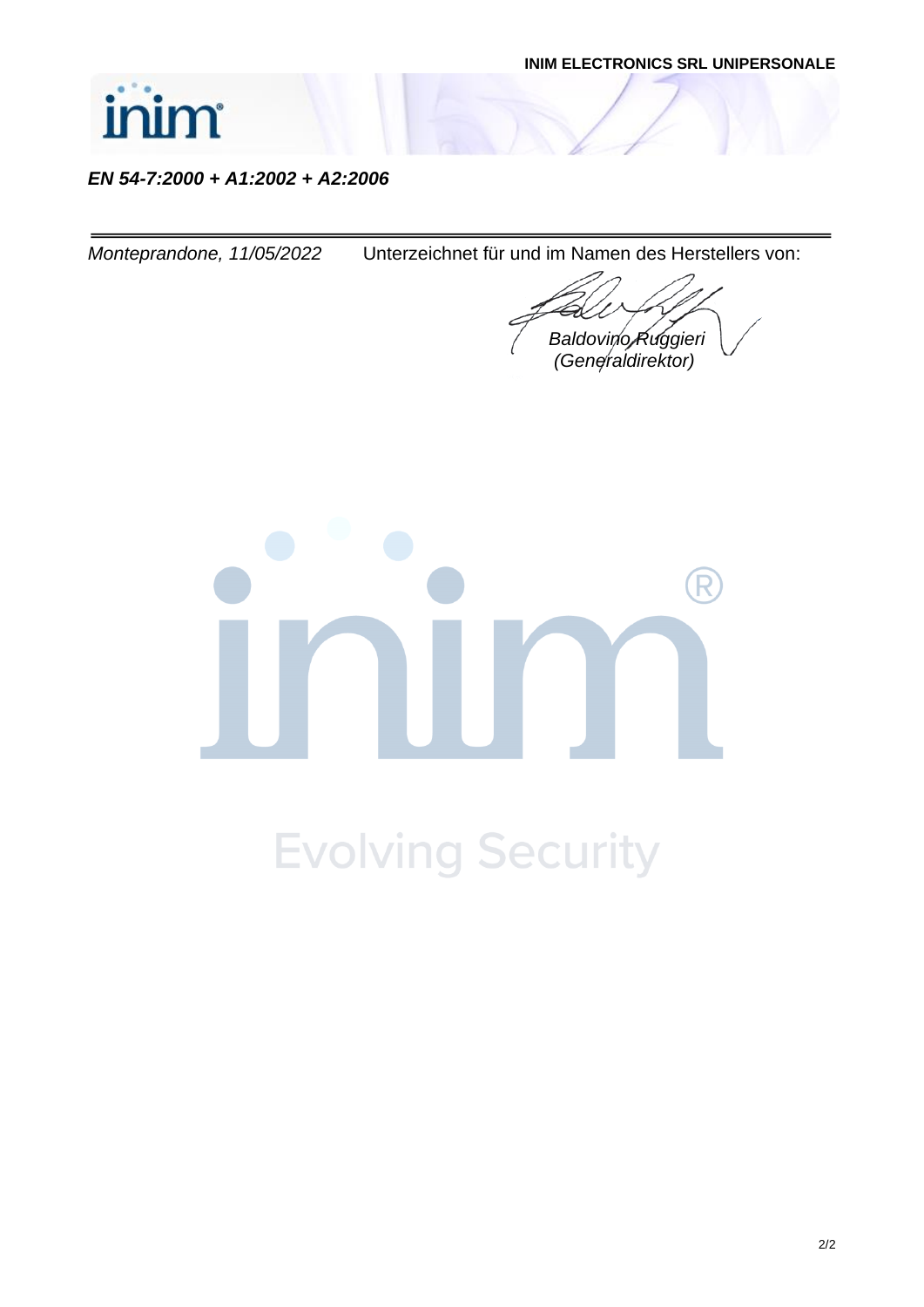

# inim

# DECLARACIÓN UE DE CONFORMIDAD

n° *0051-CPR-1875*

Modelo de producto/producto:

*ID100*

Fabricante:

*INIM ELECTRONICS S.R.L. VIA DEI LAVORATORI 10 - FRAZIONE CENTOBUCHI 63076 MONTEPRANDONE (AP) - ITALY tel.: +39 0735 705007, fax. +39 0735 704912 web: [www.inim.biz,](http://www.inim.biz/) e-mail[: info@inim.biz](mailto:info@inim.biz)*

La presente declaración de conformidad se expide bajo la exclusiva responsabilidad del fabricante.

Objeto de la declaración:

Modelo de producto/producto: *ID100*

Base/es: *EB0010 o EB0110 (base estándar) EB0020 o EB0120 (base relé)*

Descripción: *Detector de humo óptico convencional para sistemas de detección y alarma de incendios para edificios*

El objeto de la declaración descrita anteriormente es conforme con la legislación de armonización pertinente de la Unión:

### *2011/65/UE (RoHSD)*

### *2014/30/UE (EMCD)*

Referencias a las normas armonizadas pertinentes utilizadas, o referencias a las otras especificaciones técnicas respecto a las cuales se declara la conformidad:

**RoHSD**

*EN IEC 63000:2018*

**EMCD**

*EN 61000-6-3:2007 + A1:2011*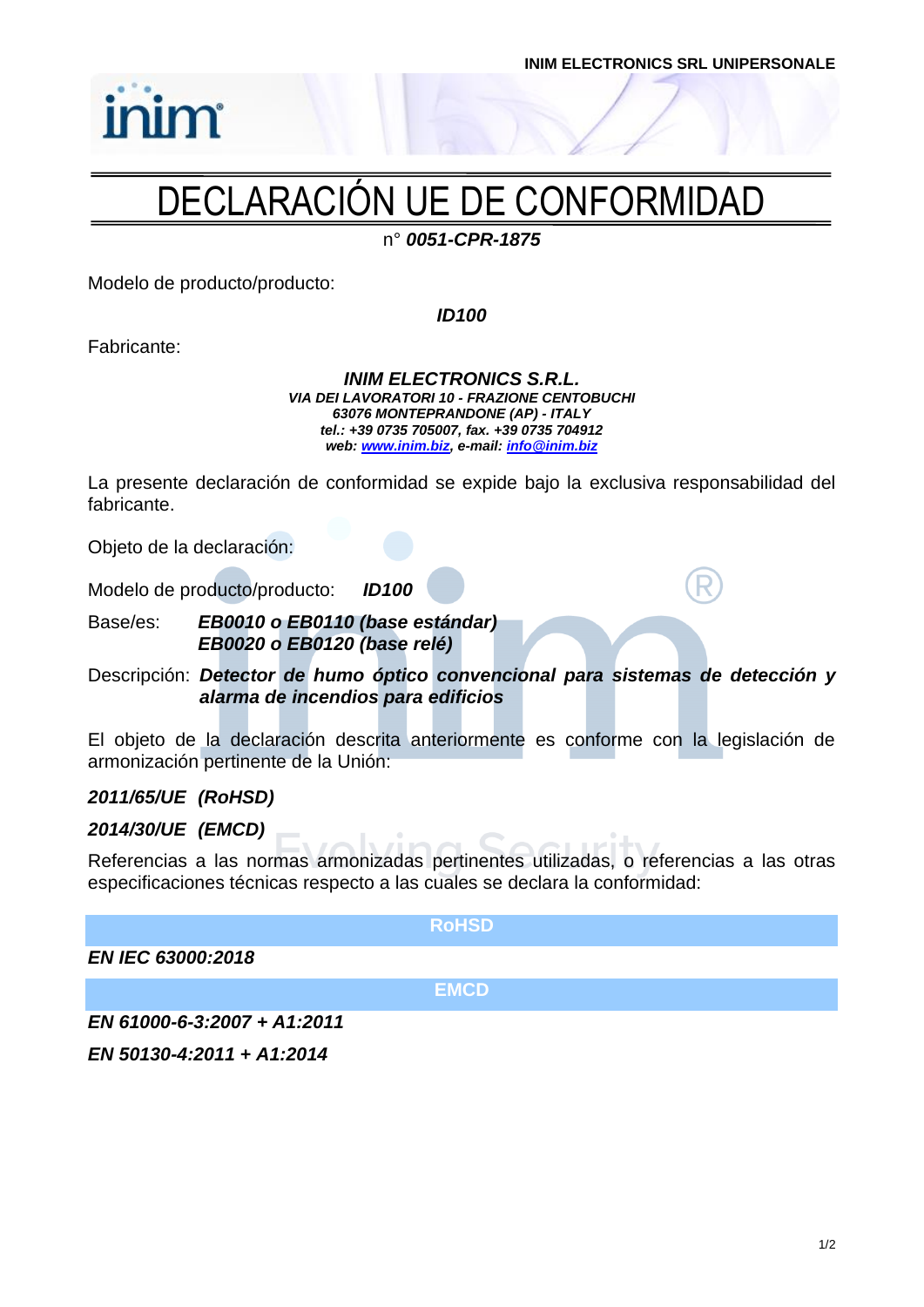

*EN 54-7:2000 + A1:2002 + A2:2006*

*Monteprandone, 11/05/2022* Firmado en nombre del fabricante por:

*Baldovino Ruggieri (Consejero Delegado)*

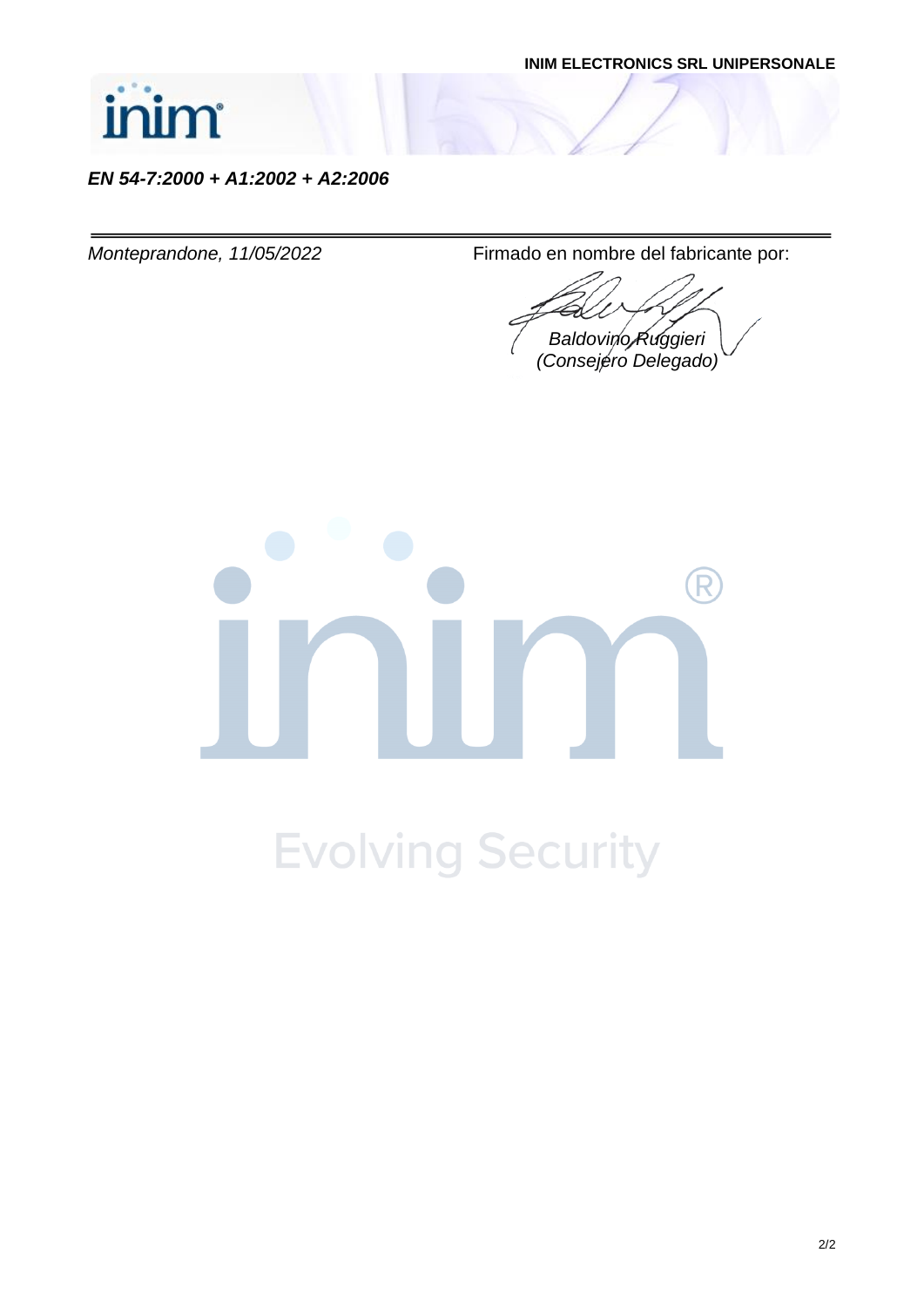

## ELi VASTAVUSDEKLARATSIOON

Nr. *0051-CPR-1875*

Toote mudel/toode:

inim

*ID100*

Tootja:

*INIM ELECTRONICS S.R.L. VIA DEI LAVORATORI 10 - FRAZIONE CENTOBUCHI 63076 MONTEPRANDONE (AP) - ITALY tel.: +39 0735 705007, fax. +39 0735 704912 web: [www.inim.biz,](http://www.inim.biz/) e-mail[: info@inim.biz](mailto:info@inim.biz)*

Käesolev vastavausdeklaratsioon on välja antud tootja ainuvastutusel.

Deklareeritav toode:

Toote mudel/toode: *ID100*

Alus/-ed: *EB0010 või EB0110 (standardne alus) EB0020 või EB0120 (releealus)*

Kirjeldus: *Konventsionaalne optiline suitsuandur hoonetesse paigaldatud tulekahju avastamise ja häire süsteemidele*

Eelkirjeldatud deklareeritav toode on kooskõlas asjaomaste liidu ühtlustamisaktidega:

### *2011/65/EL (RoHSD)*

### *2014/30/EL (EMCD)*

Viited kasutatud harmoneeritud standarditele või viited muudele tehnilistele spetsifikatsioonidele, millele vastavust deklareeritakse:

**RoHSD**

*EN IEC 63000:2018*

**EMCD**

*EN 61000-6-3:2007 + A1:2011*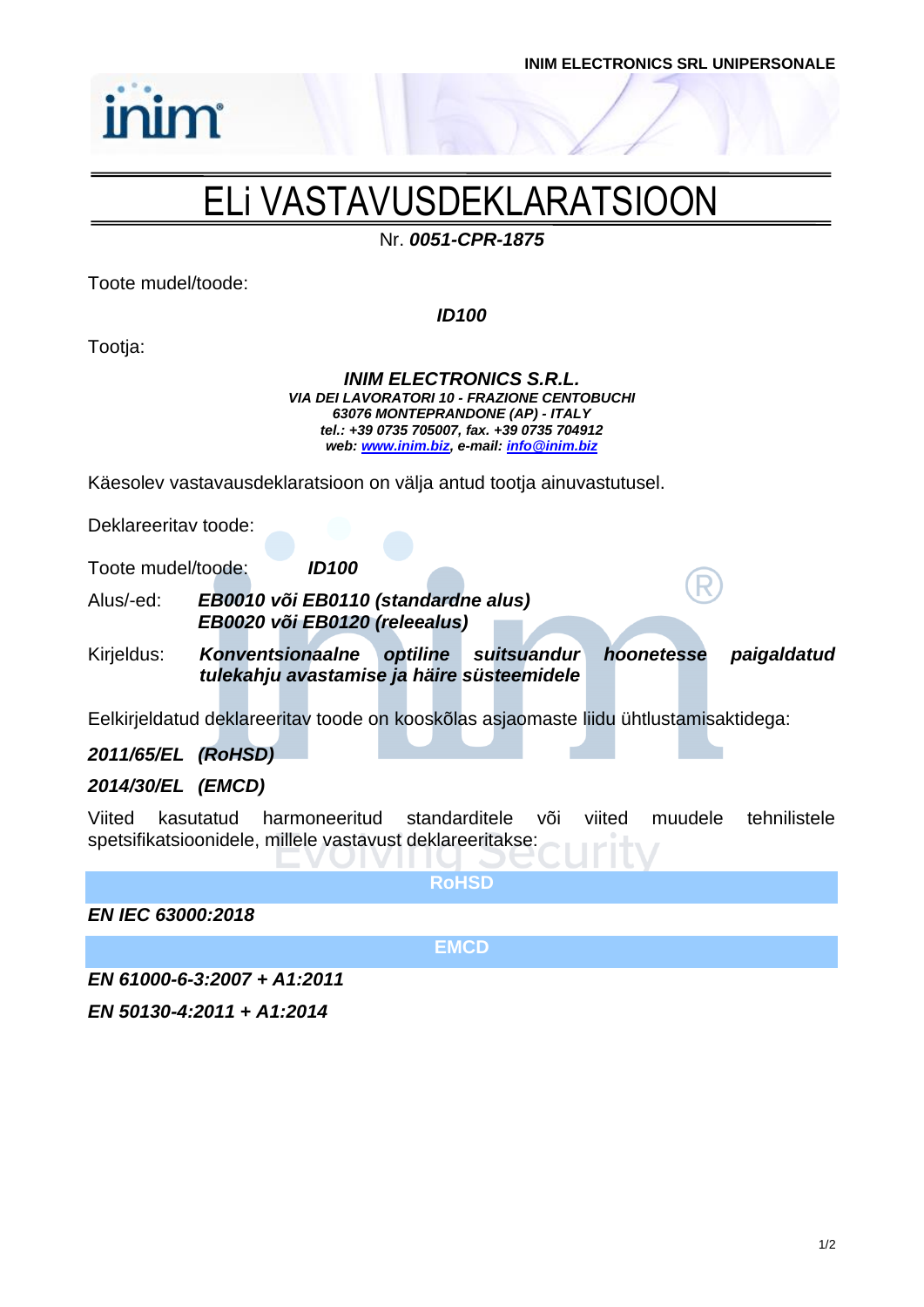

*EN 54-7:2000 + A1:2002 + A2:2006*

*Monteprandone, 11/05/2022* Tootja poolt ja nimel allkirjastanud:

*Baldovino Ruggieri (Peadirektor)*

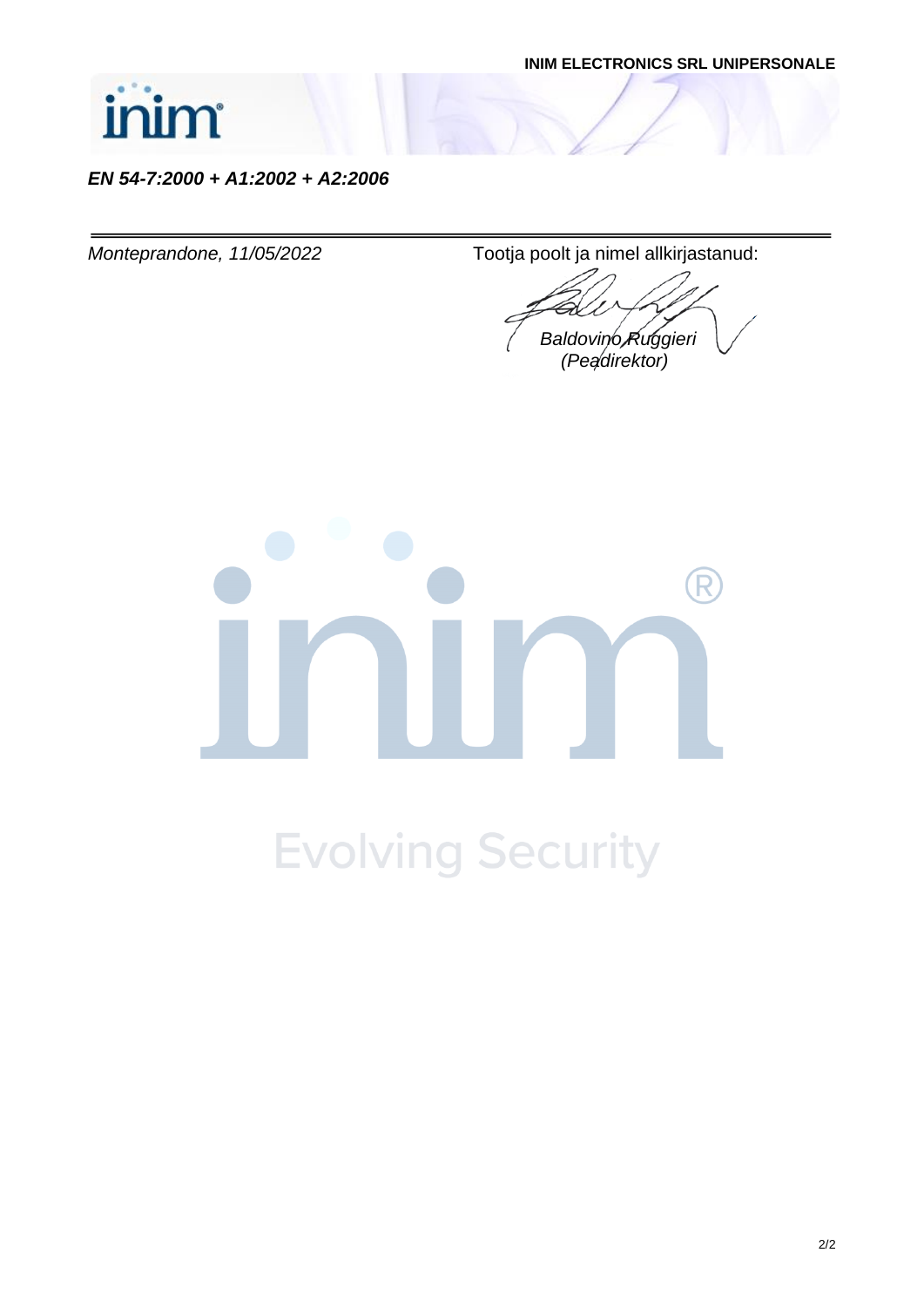

# EU-VAATIMUSTENMUKAISUUSVAKUUTUS

N:o *0051-CPR-1875*

Tuotemalli/tuote:

*inim* 

*ID100*

Valmistaja:

*INIM ELECTRONICS S.R.L. VIA DEI LAVORATORI 10 - FRAZIONE CENTOBUCHI 63076 MONTEPRANDONE (AP) - ITALY tel.: +39 0735 705007, fax. +39 0735 704912 web: [www.inim.biz,](http://www.inim.biz/) e-mail[: info@inim.biz](mailto:info@inim.biz)*

Tämä vaatimustenmukaisuusvakuutus on annettu valmistajan yksinomaisella vastuulla.

Vakuutuksen kohde:

Tuotemalli/tuote: *ID100*

Asennuskannat: *EB0010 tai EB0110 (normaalikanta) EB0020 tai EB0120 (releasennuskanta)*

Kuvaus: *Konventionaalinen optinen savuilmaisin rakennuksiin asennetut palonhavaitsemis- ja palohälytysjärjestelmät*

Edellä kuvattu vakuutuksen kohde on asiaa koskevan unionin yhdenmukaistamislainsäädännön vaatimusten mukainen:

### *2011/65/EU (RoHSD)*

### *2014/30/EU (EMCD)*

Viittaus niihin asiaankuuluviin yhdenmukaistettuihin standardeihin, joita on käytetty, tai viittaus muihin teknisiin eritelmiin, joiden perusteella vaatimustenmukaisuusvakuutus on annettu:

|                             | <b>RoHSD</b> |
|-----------------------------|--------------|
| <b>EN IEC 63000:2018</b>    |              |
|                             | <b>EMCD</b>  |
| EN 61000-6-3:2007 + A1:2011 |              |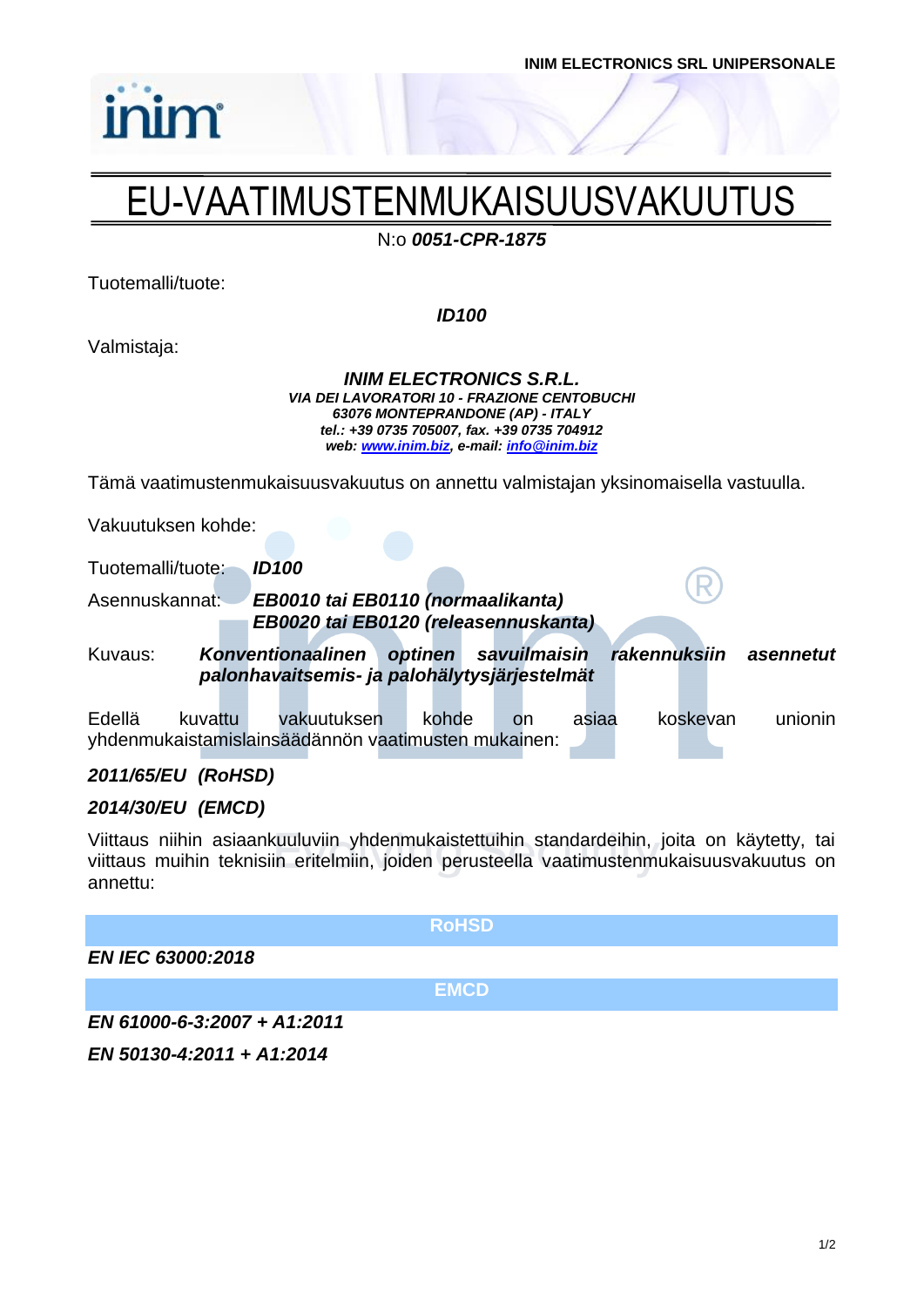

### *EN 54-7:2000 + A1:2002 + A2:2006*

*Monteprandone, 11/05/2022* Valmistajan puolesta allekirjoittanut:

*Baldovino Ruggieri*

 *(Toimitusjohtaja)*

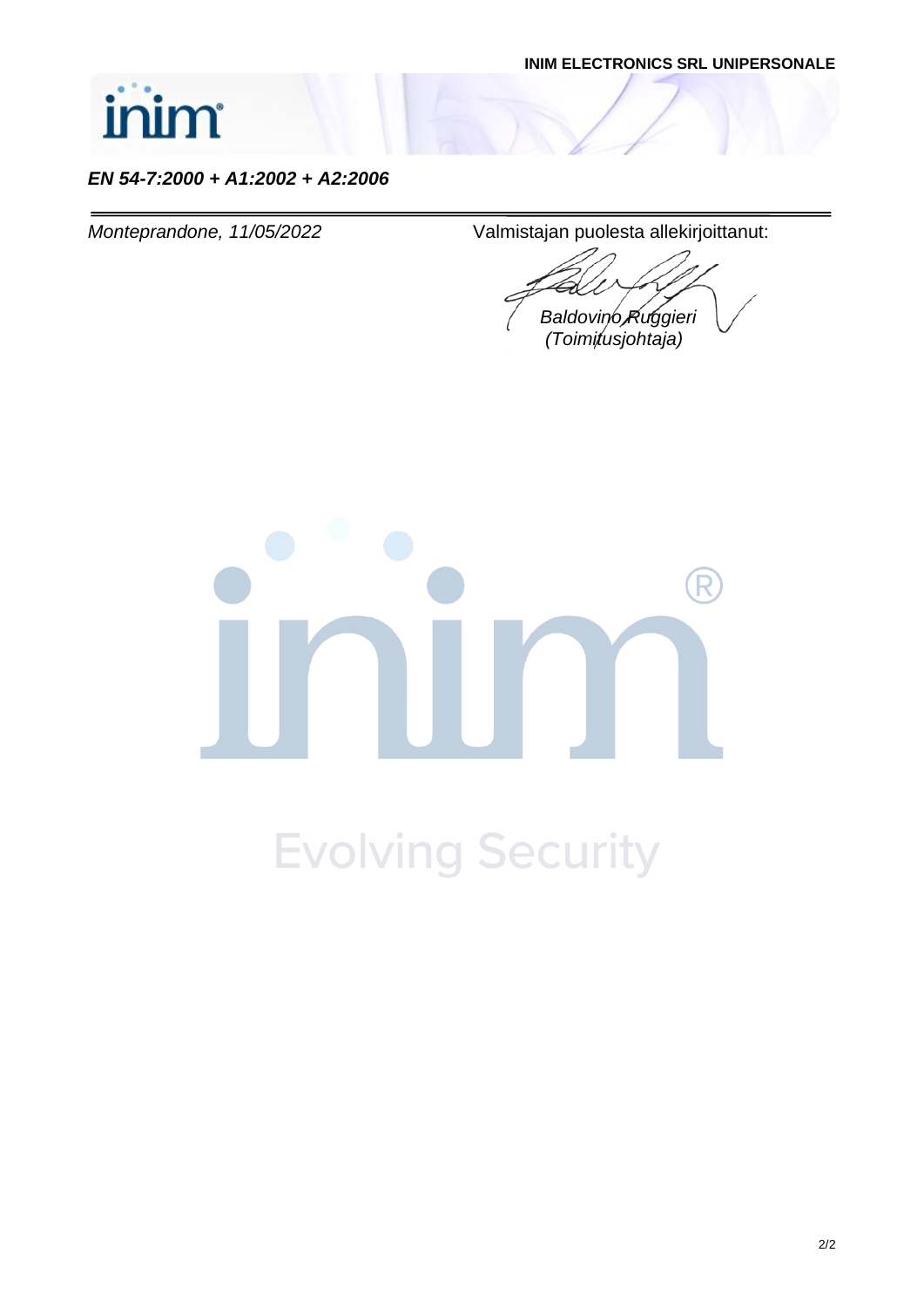

# inim

# DÉCLARATION UE DE CONFORMITÉ

n° *0051-CPR-1875*

Modèle de produit/produit:

*ID100*

Fabricant:

*INIM ELECTRONICS S.R.L. VIA DEI LAVORATORI 10 - FRAZIONE CENTOBUCHI 63076 MONTEPRANDONE (AP) - ITALY tel.: +39 0735 705007, fax. +39 0735 704912 web: [www.inim.biz,](http://www.inim.biz/) e-mail[: info@inim.biz](mailto:info@inim.biz)*

La présente déclaration de conformité est établie sous la seule responsabilité du fabricant.

Objet de la déclaration:

Modèle de produit/produit: *ID100*

Base/es: *EB0010 ou EB0110 (base standard) EB0020 ou EB0120 (base relais)*

Description: *Détecteur optique de fumée conventionnel pour les systèmes de détection et signalisation de incendie pour les bâtiments*

L'objet de la déclaration décrit ci-dessus est conforme à la législation d'harmonisation de l'Union applicable:

### *2011/65/UE (RoHSD)*

### *2014/30/UE (EMCD)*

Références des normes harmonisées pertinentes appliquées ou des autres spécifications techniques par rapport auxquelles la conformité est déclarée:

**RoHSD**

*EN IEC 63000:2018*

**EMCD**

*EN 61000-6-3:2007 + A1:2011*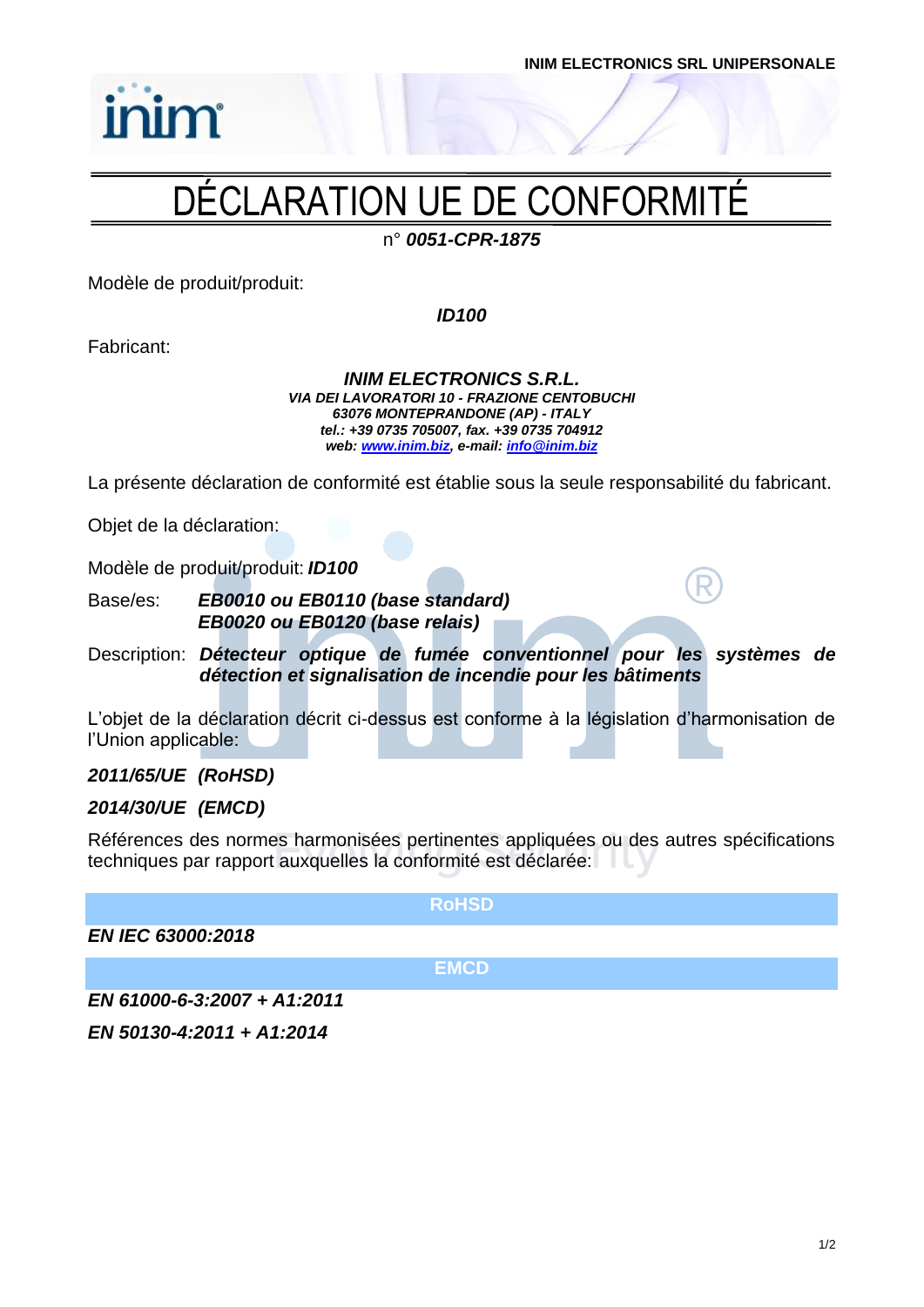

*EN 54-7:2000 + A1:2002 + A2:2006*

*Monteprandone, 11/05/2022* Signé par et au nom du fabricant par:

*Baldovino Ruggieri (Chef de la Direction)*

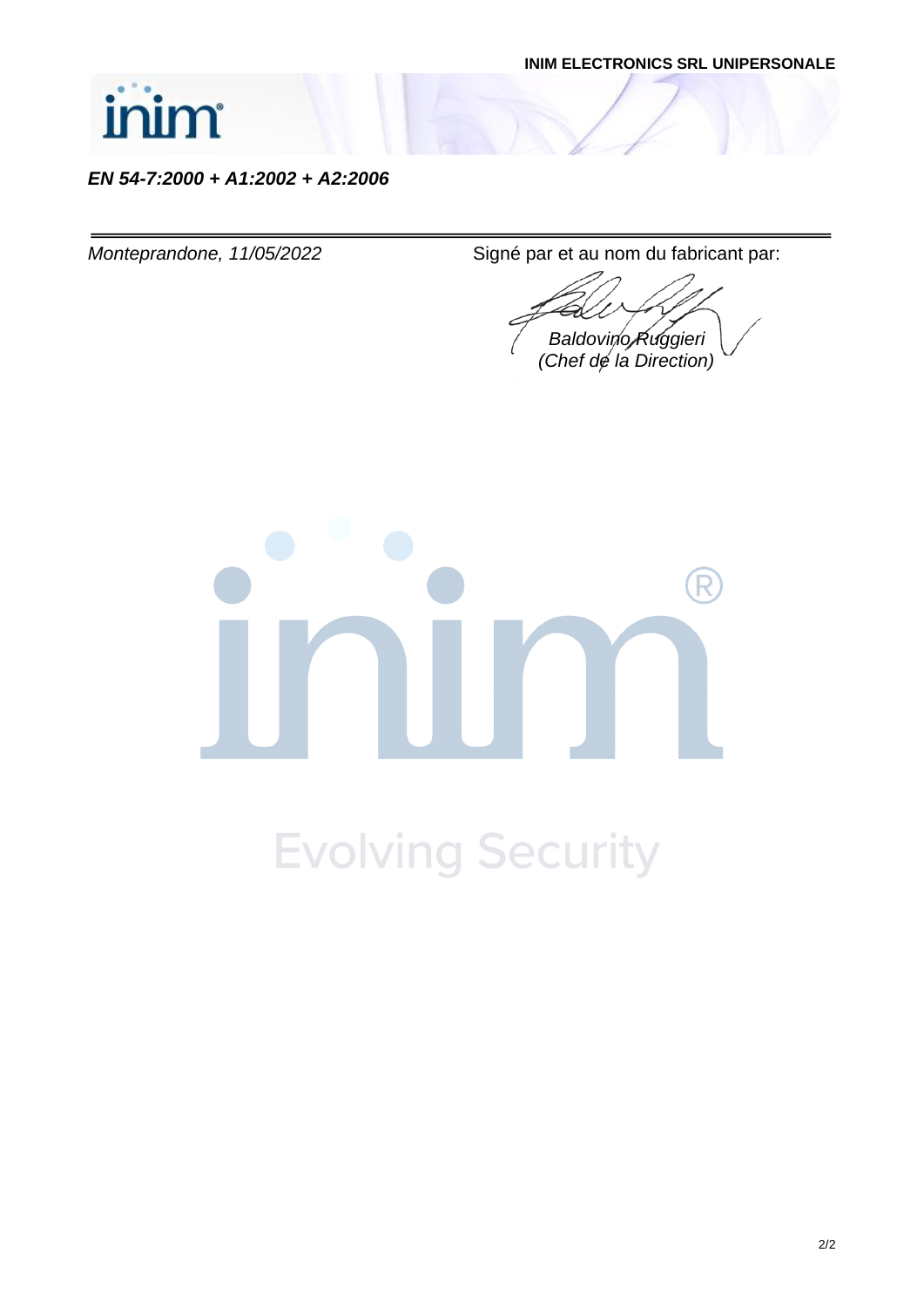

### EU IZJAVA O SUKLADNOSTI

Br. *0051-CPR-1875*

Uzorak proizvoda/proizvod:

*ID100*

Proizvođač:

*INIM ELECTRONICS S.R.L. VIA DEI LAVORATORI 10 - FRAZIONE CENTOBUCHI 63076 MONTEPRANDONE (AP) - ITALY tel.: +39 0735 705007, fax. +39 0735 704912 web: [www.inim.biz,](http://www.inim.biz/) e-mail[: info@inim.biz](mailto:info@inim.biz)*

Za izdavanje EU izjave o sukladnosti odgovoran je isključivo proizvođač.

Predmet izjave:

Uzorak proizvoda/proizvod: *ID100*

Podnožje: *EB0010 ili EB0110 (standardno podnožje) EB0020 ili EB0120 (relejno podnožje)*

Opis: *Konvencionalni optički detektor dima u sustavima za otkrivanje i dojavu požara u građevinama*

Predmet navedene izjave u skladu je s mjerodavnim zakonodavstvom Unije o usklađivanju:

### *2011/65/EU (RoHSD)*

#### *2014/30/EU (EMCD)*

Pozivanja na relevantne primijenjene usklađene norme ili pozivanja na druge tehničke specifikacije u vezi s kojima se izjavljuje sukladnost:

**RoHSD**

*EN IEC 63000:2018*

**EMCD**

*EN 61000-6-3:2007 + A1:2011*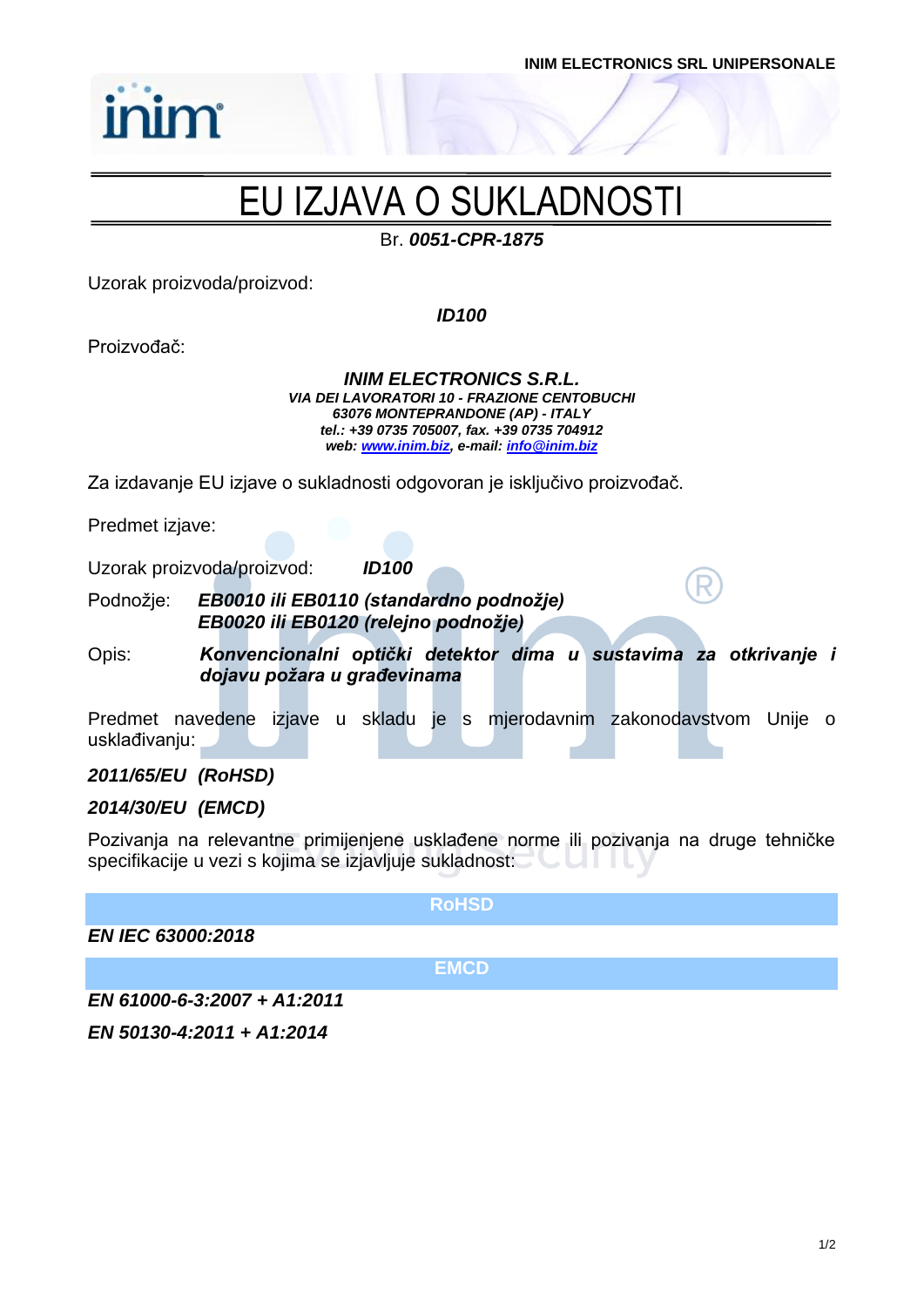

*EN 54-7:2000 + A1:2002 + A2:2006*

*Monteprandone, 11/05/2022* Za proizvođača i u njegovo ime potpisao:

*Baldovino Ruggieri (Generalni Direktor)*

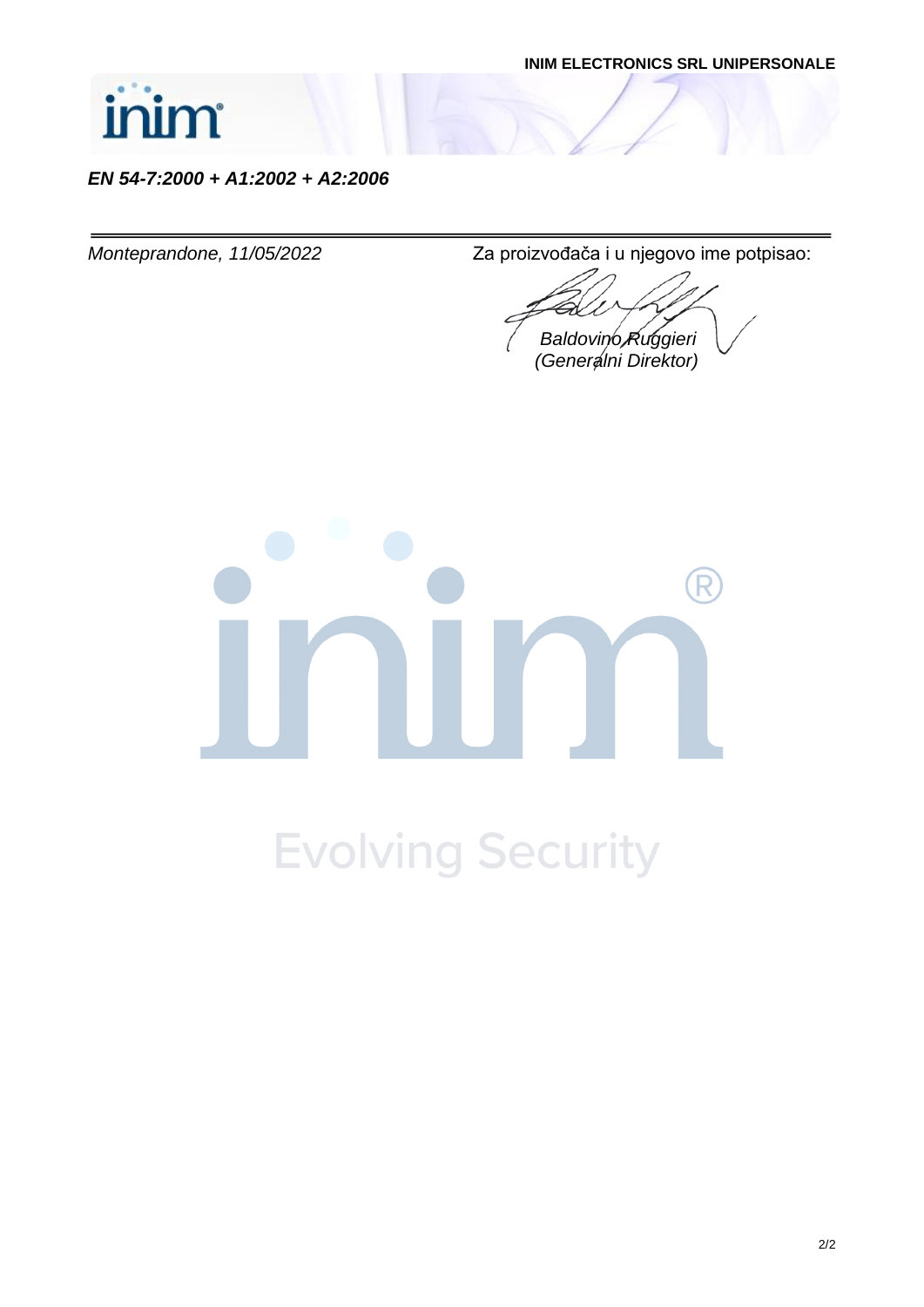

# EU–MEGFELELŐSÉGI NYILATKOZAT

*0051-CPR-1875* sz.

Termékmodell/termék:

inim

*ID100*

Gyártó:

*INIM ELECTRONICS S.R.L. VIA DEI LAVORATORI 10 - FRAZIONE CENTOBUCHI 63076 MONTEPRANDONE (AP) - ITALY tel.: +39 0735 705007, fax. +39 0735 704912 web: [www.inim.biz,](http://www.inim.biz/) e-mail[: info@inim.biz](mailto:info@inim.biz)*

Ezt a megfelelőségi nyilatkozatot a gyártó kizárólagos felelőssége mellett adják ki.

A nyilatkozat tárgya:

Termékmodell/termék: *ID100*

Aljzat(ok): *EB0010 vagy EB0110 (normál aljzat) EB0020 vagy EB0120 (relés aljzat)*

Leírás: *Hagyományos optikai füstérzékelő tűzjelzésre beépített tűzjelző rendszerekhez*

A fent ismertetett nyilatkozat tárgya megfelel a vonatkozó uniós harmonizációs jogszabályoknak:

### *2011/65/UE (RoHSD)*

### *2014/30/EU (EMCD)*

Az alkalmazott harmonizált szabványokra való hivatkozás vagy az azokra az egyéb műszaki leírásokra való hivatkozás, amelyekkel kapcsolatban megfelelőségi nyilatkozatot tettek:

**RoHSD**

*EN IEC 63000:2018*

**EMCD**

*EN 61000-6-3:2007 + A1:2011*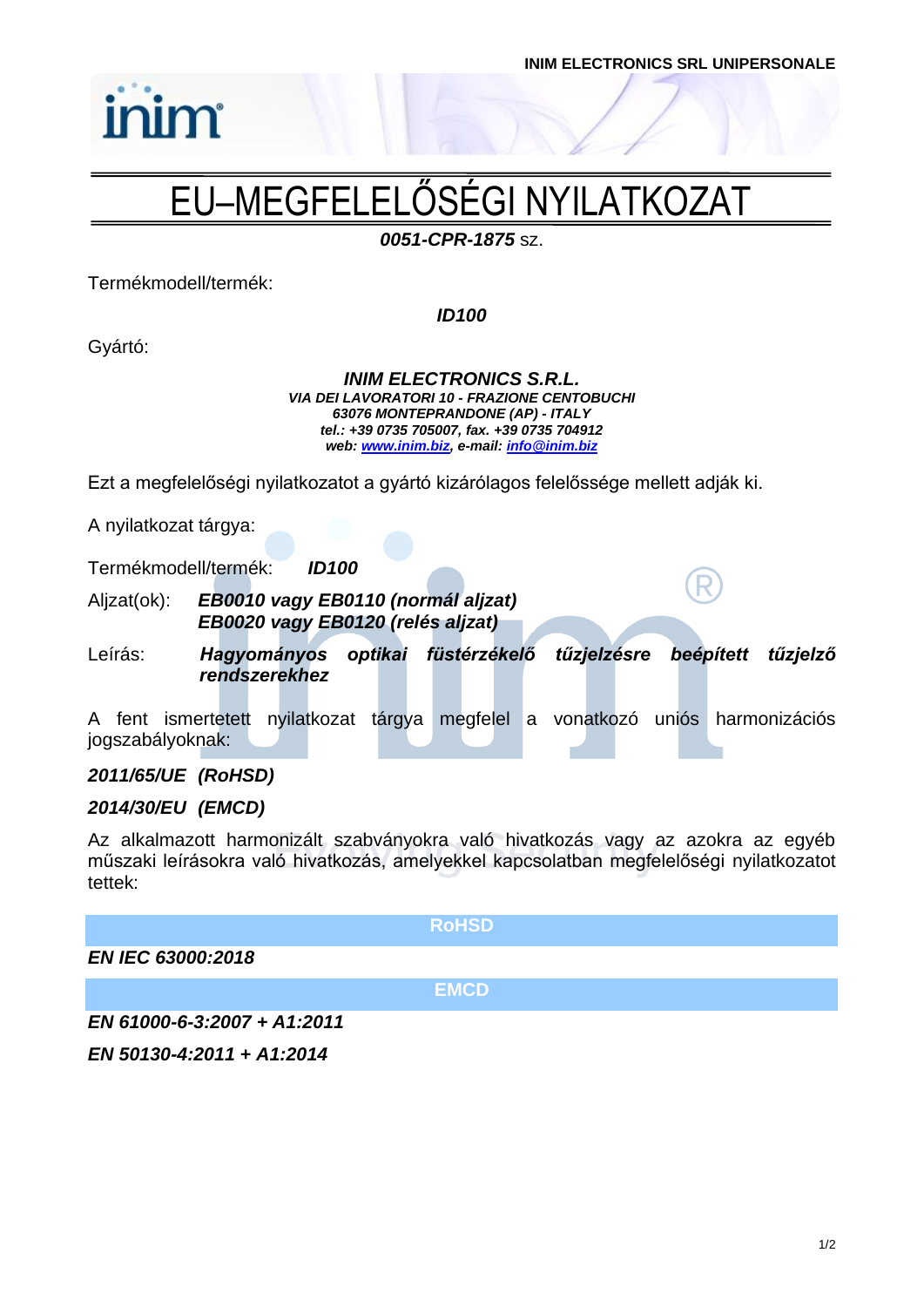

*EN 54-7:2000 + A1:2002 + A2:2006*

*Monteprandone, 11/05/2022* A gyártó nevében és részéről aláíró személy:

*Baldovino Ruggieri (Ügyvezető Igazgató)*

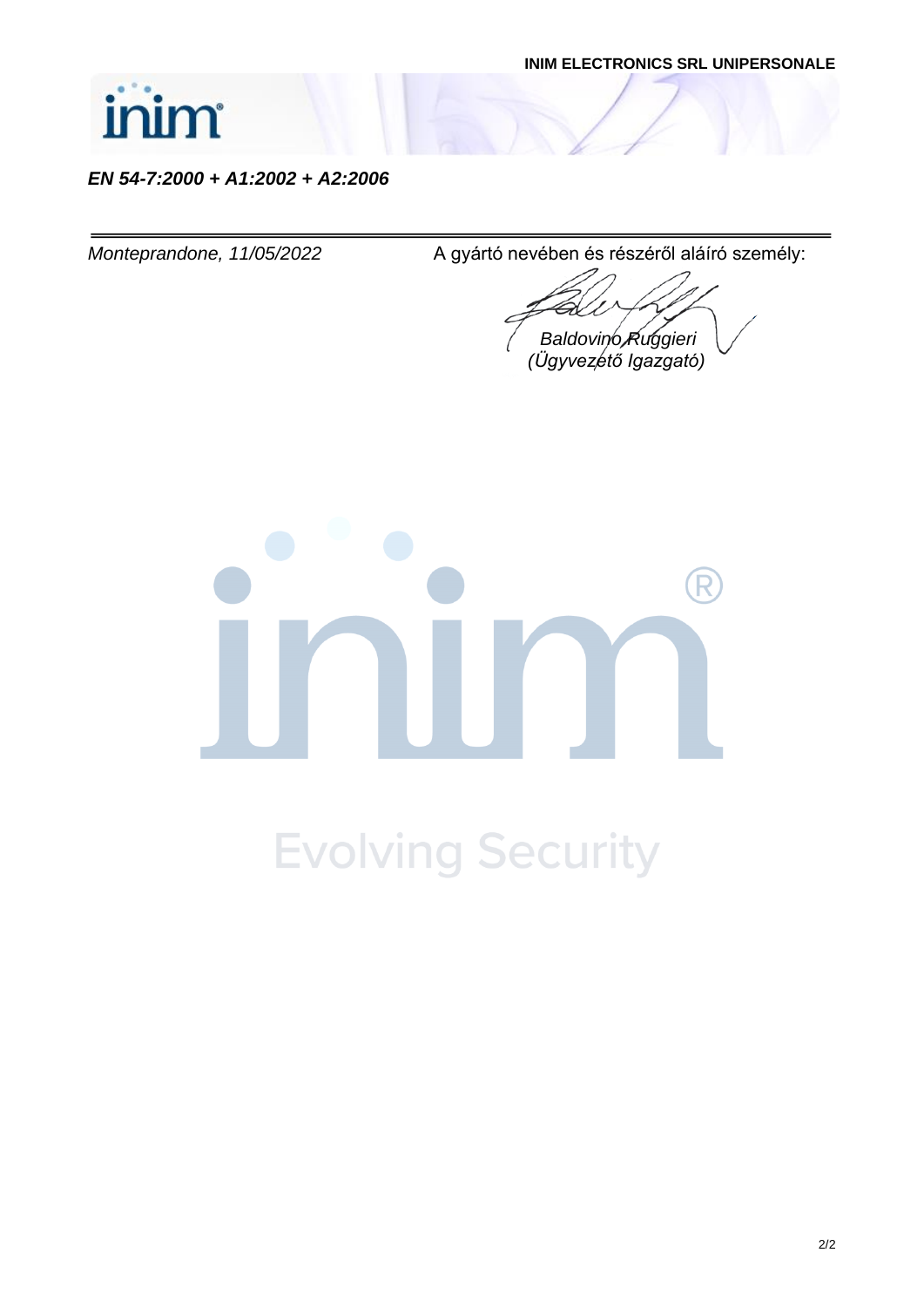# DEKLARACJA ZGODNOŚCI UE

nr *0051-CPR-1875*

Model produktu/produkt:

inim

*ID100*

Producent:

*INIM ELECTRONICS S.R.L. VIA DEI LAVORATORI 10 - FRAZIONE CENTOBUCHI 63076 MONTEPRANDONE (AP) - ITALY tel.: +39 0735 705007, fax. +39 0735 704912 web: [www.inim.biz,](http://www.inim.biz/) e-mail[: info@inim.biz](mailto:info@inim.biz)*

Niniejsza deklaracja zgodności wydana zostaje na wyłączną odpowiedzialność producenta.

Przedmiot deklaracji:

Model produktu/produkt: *ID100*

Gniazdo(a): *EB0010 lub EB0110 (gniazdo standardowe) EB0020 lub EB0120 (gniazdo z przekaźnikiem)*

Opis: *Konwencjonalna optyczna czujka dymu przeznaczona do systemów sygnalizacji pożarowej instalowanych w budynkach*

Wymieniony powyżej przedmiot niniejszej deklaracji jest zgodny z odnośnymi wymaganiami unijnego prawodawstwa harmonizacyjnego:

### *2011/65/UE (RoHSD)*

### *2014/30/UE (EMCD)*

Odniesienia do odnośnych norm zharmonizowanych, które zastosowano, lub do innych specyfikacji technicznych, w stosunku do których deklarowana jest zgodność:

**RoHSD**

*EN IEC 63000:2018*

**EMCD**

*EN 61000-6-3:2007 + A1:2011*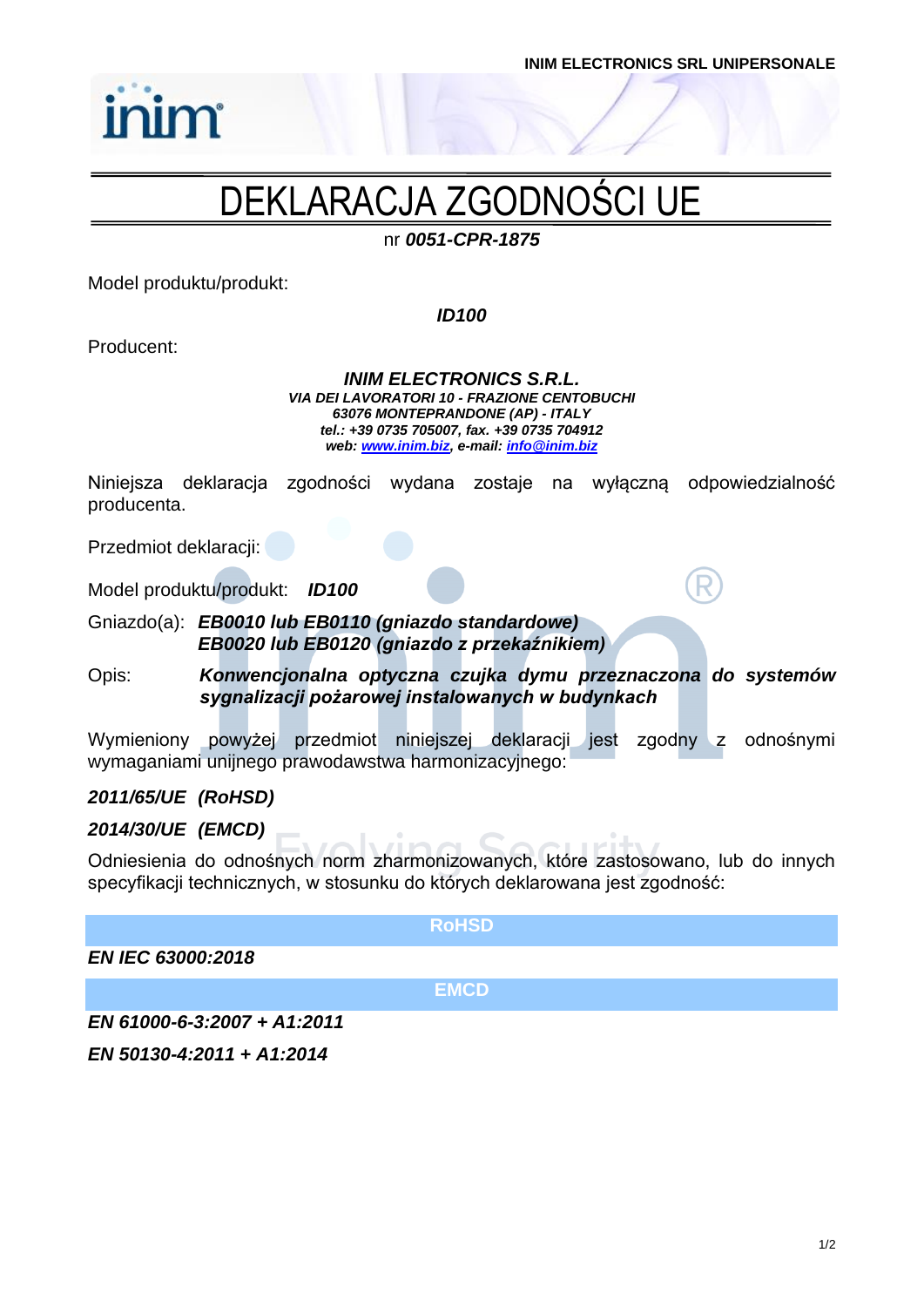

*EN 54-7:2000 + A1:2002 + A2:2006*

*Monteprandone, 11/05/2022* W imieniu producenta podpisał:

*Baldovino Ruggieri (Dyrektor Naczelny)*

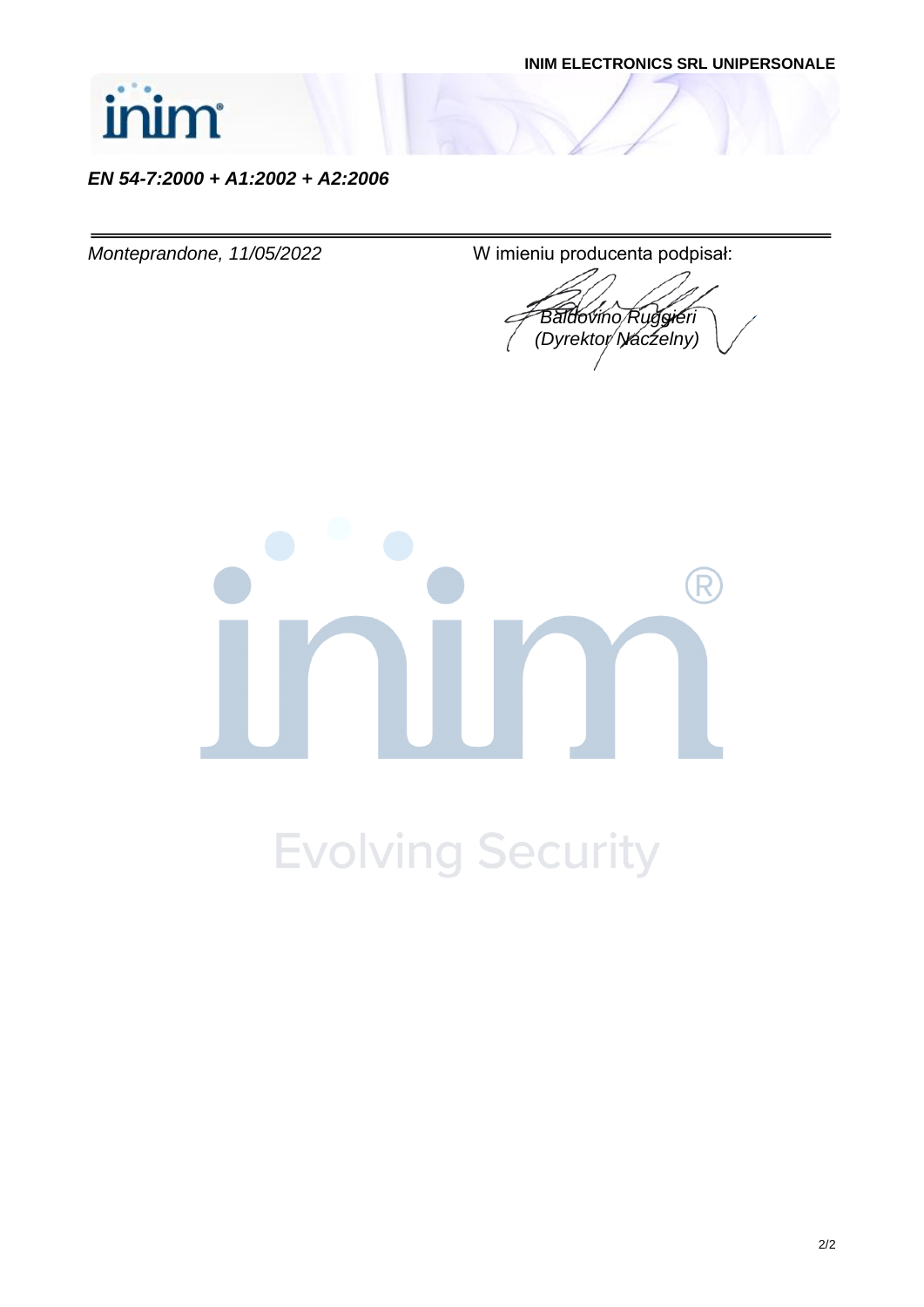

# inim

### DECLARAÇÃO UE DE CONFORMIDADE

N° *0051-CPR-1875*

Modelo do produto/produto:

*ID100*

Fabricante:

*INIM ELECTRONICS S.R.L. VIA DEI LAVORATORI 10 - FRAZIONE CENTOBUCHI 63076 MONTEPRANDONE (AP) - ITALY tel.: +39 0735 705007, fax. +39 0735 704912 web: [www.inim.biz,](http://www.inim.biz/) e-mail[: info@inim.biz](mailto:info@inim.biz)*

A presente declaração de conformidade é emitida sob a exclusiva responsabilidade do fabricante.

Objeto da declaração:

Modelo do produto/produto: *ID100*

Base/es: *EB0010 ou EB0110 (base padrão) EB0020 ou EB0120 (base relé)*

Descrição: *Detector de fumaça óptico convencional para os sistemas de detecção e alarme de incêndios para edifícios*

O objeto da declaração acima descrito está em conformidade com a legislação de harmonização da União aplicável:

### *2011/65/UE (RoHSD)*

### *2014/30/UE (EMCD)*

Referências às normas harmonizadas aplicáveis utilizadas ou a outras especificações técnicas em relação às quais é declarada a conformidade:

**RoHSD**

*EN IEC 63000:2018*

**EMCD**

*EN 61000-6-3:2007 + A1:2011*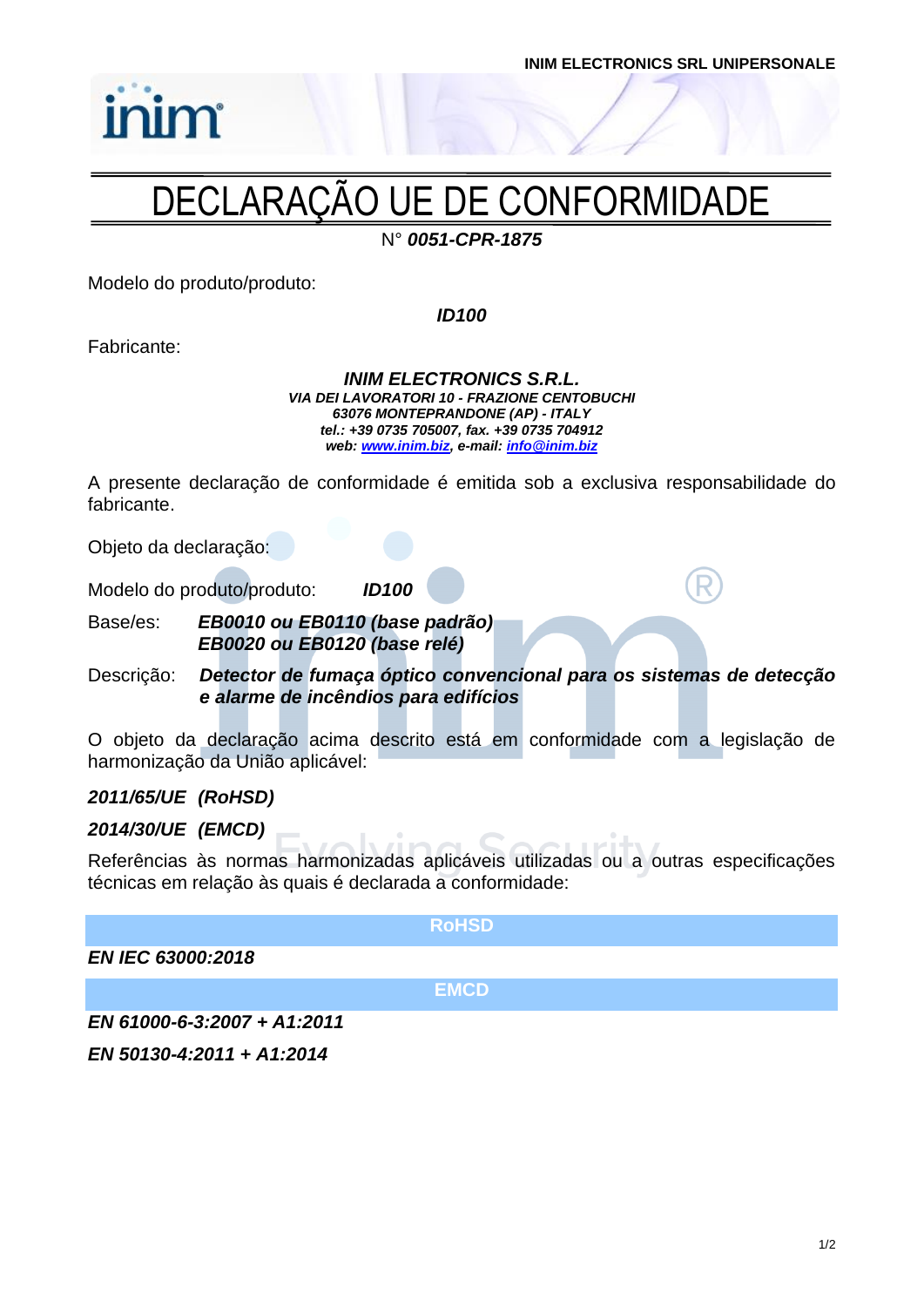

*EN 54-7:2000 + A1:2002 + A2:2006*

*Monteprandone, 11/05/2022* Assinado por e em nome do fabricante por:

*Baldovino Ruggieri (Diretor Executivo)*

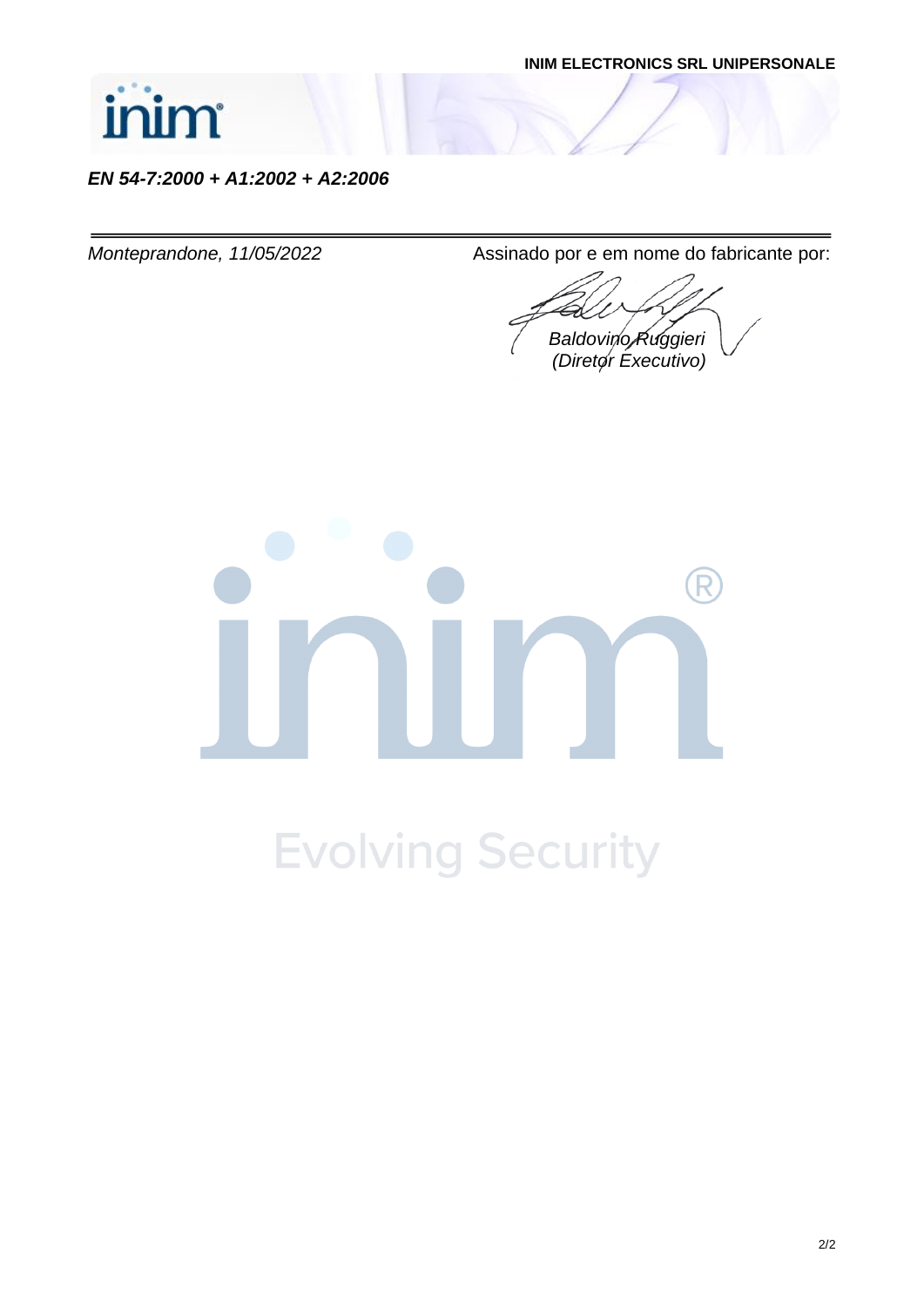

### DECLARAȚIA UE DE CONFORMITATE

Nr. *0051-CPR-1875*

Modelul de produs/produsul:

*ID100*

Producătorului:

*INIM ELECTRONICS S.R.L. VIA DEI LAVORATORI 10 - FRAZIONE CENTOBUCHI 63076 MONTEPRANDONE (AP) - ITALY tel.: +39 0735 705007, fax. +39 0735 704912 web: [www.inim.biz,](http://www.inim.biz/) e-mail[: info@inim.biz](mailto:info@inim.biz)*

Prezenta declarație de conformitate este emisă pe răspunderea exclusivă a producătorului.

Obiectul declarației:

Modelul de produs/produsul: *ID100*

Soclu/ri: *EB0010 sau EB0110 (soclu stantard) EB0020 sau EB0120 (soclu cu releu)*

Descriere: *Detector convențional optic de fum pentru sisteme de detectare și alarmare la incendiu, instalate în clădiri*

Obiectul declarației descris mai sus este în conformitate cu legislația relevantă de armonizare a Uniunii:

### *2011/65/UE (RoHSD)*

### *2014/30/UE (EMCD)*

Trimiteri la standardele armonizate relevante folosite sau trimiteri la celelalte specificații tehnice în legătură cu care se declară conformitatea:

**RoHSD**

*EN IEC 63000:2018*

**EMCD**

*EN 61000-6-3:2007 + A1:2011*